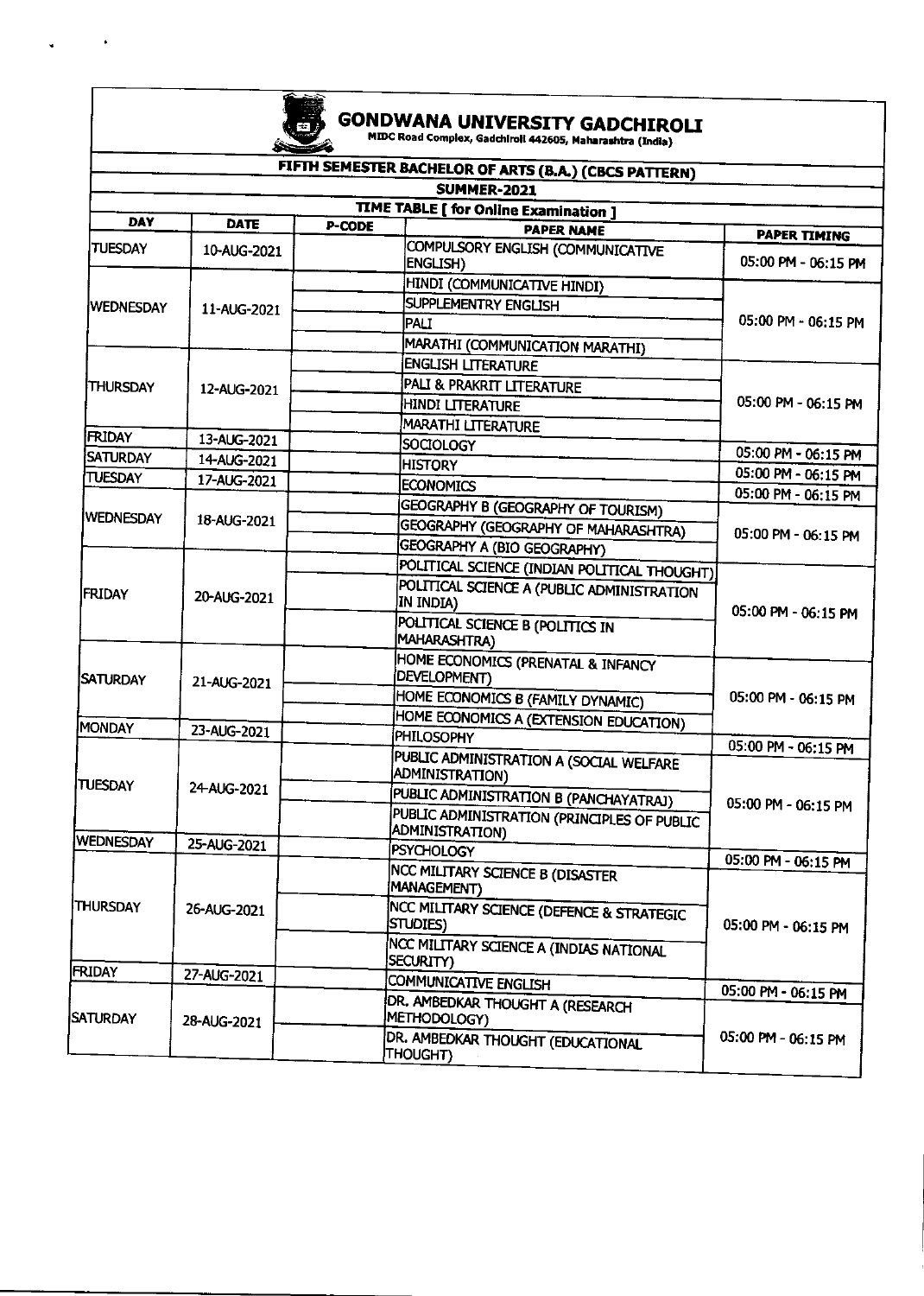| <b>DAY</b>        | <b>DATE</b> | <b>P-CODE</b> | <b>PAPER NAME</b>                                                            |                                                            |
|-------------------|-------------|---------------|------------------------------------------------------------------------------|------------------------------------------------------------|
| MONDAY            | 30-AUG-2021 |               | FUNDAMENTALS OF FASHION DESIGN                                               | <b>PAPER TIMING</b>                                        |
| <b>TUESDAY</b>    | 31-AUG-2021 |               |                                                                              | 05:00 PM - 06:15 PM                                        |
|                   |             |               | <b>INDIAN MUSIC</b>                                                          | 05:00 PM - 06:15 PM                                        |
| Note:             |             |               | All the above examination will be conducted by ONLINE mode with MCQ pattern. |                                                            |
| Place: Gadchiroli |             |               | $H^2$                                                                        | Director,<br><b>Board of Examinations &amp; Evaluation</b> |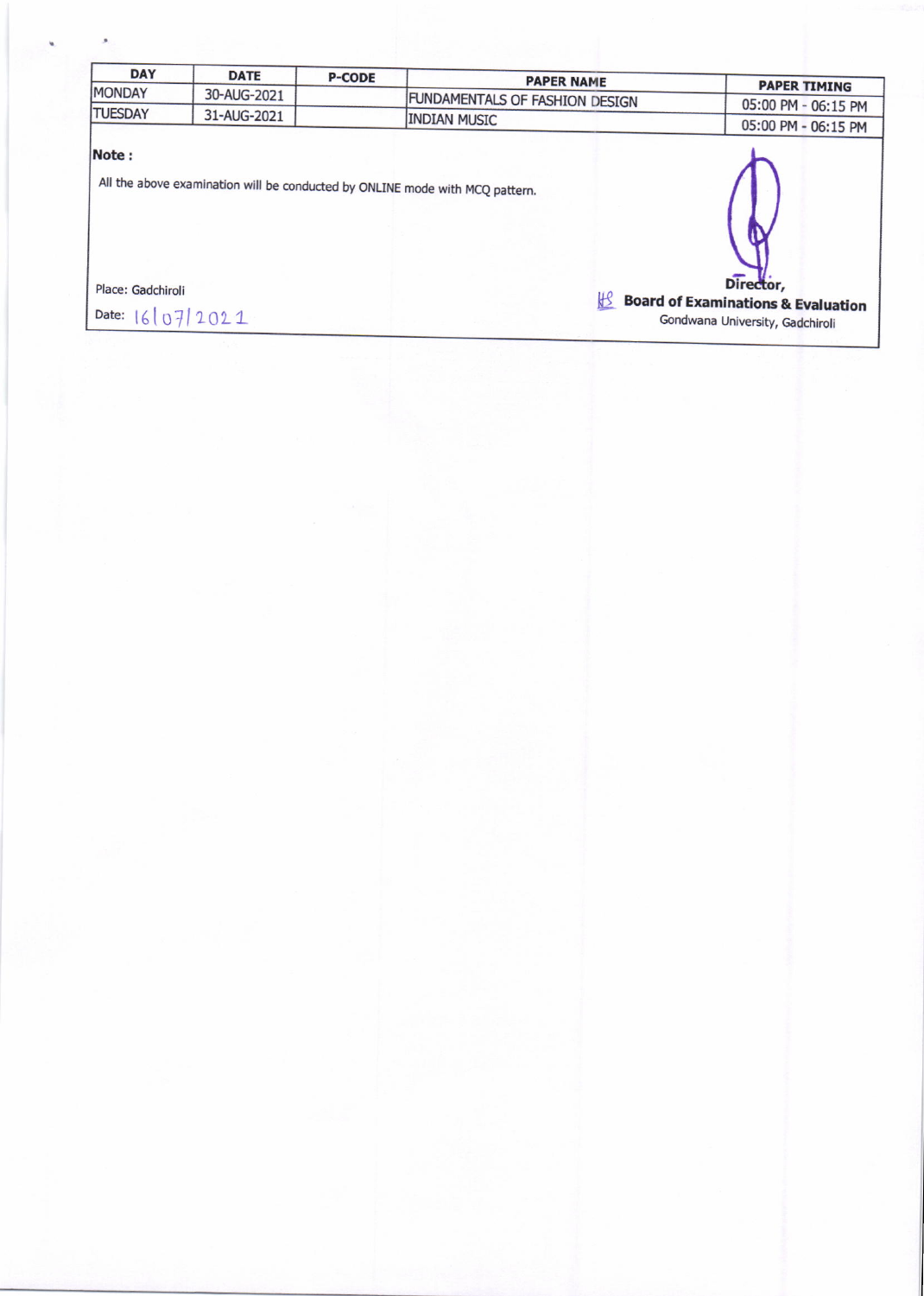

 $\mathcal{L}$ 

## **GONDWANA UNIVERSITY GADCHIROLI**<br>MIDC Road Complex, Gadchiroll 442505, Maharashtra (India)

|                                       |             | SIXTH SEMESTER BACHELOR OF ARTS (B.A.) (CBCS PATTERN)<br>SUMMER-2021               |                                            |                     |  |  |
|---------------------------------------|-------------|------------------------------------------------------------------------------------|--------------------------------------------|---------------------|--|--|
| TIME TABLE [ for Online Examination ] |             |                                                                                    |                                            |                     |  |  |
| <b>DAY</b>                            | <b>DATE</b> | P-CODE<br><b>PAPER NAME</b>                                                        |                                            |                     |  |  |
| <b>TUESDAY</b>                        | 10-AUG-2021 | COMPULSORY ENGLISH (COMMUNICATIVE<br>ENGLISH)                                      | <b>PAPER TIMING</b><br>10:00 AM - 11:15 AM |                     |  |  |
|                                       |             | HINDI (COMMUNICATIVE HINDI)                                                        |                                            |                     |  |  |
| <b>WEDNESDAY</b>                      | 11-AUG-2021 | PALT                                                                               |                                            |                     |  |  |
|                                       |             | SUPPLEMENTRY ENGLISH                                                               | 10:00 AM - 11:15 AM                        |                     |  |  |
|                                       |             | MARATHI (COMMUNICATION MARATHI)                                                    |                                            |                     |  |  |
|                                       |             | MARATHI LITERATURE                                                                 |                                            |                     |  |  |
| THURSDAY                              | 12-AUG-2021 | PALI & PRAKRIT LITERATURE                                                          |                                            |                     |  |  |
|                                       |             | <b>ENGLISH LITERATURE</b>                                                          | 10:00 AM - 11:15 AM                        |                     |  |  |
|                                       |             | HINDI LITERATURE                                                                   |                                            |                     |  |  |
| <b>FRIDAY</b><br><b>SATURDAY</b>      | 13-AUG-2021 | <b>SOCIOLOGY</b>                                                                   | 10:00 AM - 11:15 AM                        |                     |  |  |
|                                       | 14-AUG-2021 | <b>HISTORY</b>                                                                     | 10:00 AM - 11:15 AM                        |                     |  |  |
| TUESDAY                               | 17-AUG-2021 | ECONOMICS                                                                          | 10:00 AM - 11:15 AM                        |                     |  |  |
| <b>WEDNESDAY</b>                      |             | GEOGRAPHY: INDIA-A GEOGRAPHICAL ANALYSIS                                           |                                            |                     |  |  |
|                                       | 18-AUG-2021 | GEOGRAPHY: CULTURAL GEOGRAPHY                                                      | 10:00 AM - 11:15 AM                        |                     |  |  |
|                                       |             | GEOGRAPHY: GEOGRAPHY OF HEALTH                                                     |                                            |                     |  |  |
| <b>FRIDAY</b>                         | 20-AUG-2021 | POLITICAL SCIENCE: WESTERN POLITICAL<br><b>THOUGHT</b>                             |                                            |                     |  |  |
|                                       |             | POLITICAL SCIENCE: INDIAS FOREIGN POLICY                                           |                                            |                     |  |  |
| <b>SATURDAY</b>                       |             | POLITICAL SCIENCE: DIPLOMACY                                                       |                                            |                     |  |  |
| <b>MONDAY</b>                         | 21-AUG-2021 | HOME ECONOMICS: CHILD DEVELOPMENT                                                  | 10:00 AM - 11:15 AM                        |                     |  |  |
|                                       | 23-AUG-2021 | PHILOSOPHY                                                                         | 10:00 AM - 11:15 AM                        |                     |  |  |
|                                       |             | PUBLIC ADMINISTRATION: PROCESS MANAGEMENT<br>PERSONAL AND FINANCIAL ADMINISTRATION |                                            |                     |  |  |
| <b>TUESDAY</b>                        | 24-AUG-2021 | PUBLIC ADMINISTRATION: RECENT TRENDS IN<br>PUBLIC ADMINISTRATION                   |                                            | 10:00 AM - 11:15 AM |  |  |
| WEDNESDAY                             |             | PUBLIC ADMINISTRATION: ISSUES IN INDIAN<br><b>ADMINISTRATION</b>                   |                                            |                     |  |  |
| <b>THURSDAY</b>                       | 25-AUG-2021 | <b>PSYCHOLOGY</b>                                                                  | 10:00 AM - 11:15 AM                        |                     |  |  |
|                                       | 26-AUG-2021 | <b>COMMUNICATIVE ENGLISH</b>                                                       | 10:00 AM - 11:15 AM                        |                     |  |  |
| FRIDAY                                |             | NCC MILITARY SCIENCE: INDIAS NATIONAL<br>SECURITY (PART-II)                        |                                            |                     |  |  |
|                                       | 27-AUG-2021 | NCC MILITARY SCIENCE: DISASTER MANAGEMENT<br>(PART-II)                             |                                            | 10:00 AM - 11:15 AM |  |  |
|                                       |             | NCC MILITARY SCIENCE: DEFENCE AND STRATEGIC<br>STUDIES (PART-II)                   |                                            |                     |  |  |
| <b>ATURDAY</b>                        | 28-AUG-2021 | DR. AMBEDKAR THOUGHT: RESEARCH<br>METHODOLOGY (B)                                  |                                            |                     |  |  |
|                                       |             | DR. AMBEDKAR THOUGHT: EDUCATIONAL<br>THOUGHT (B)                                   | 10:00 AM - 11:15 AM                        |                     |  |  |